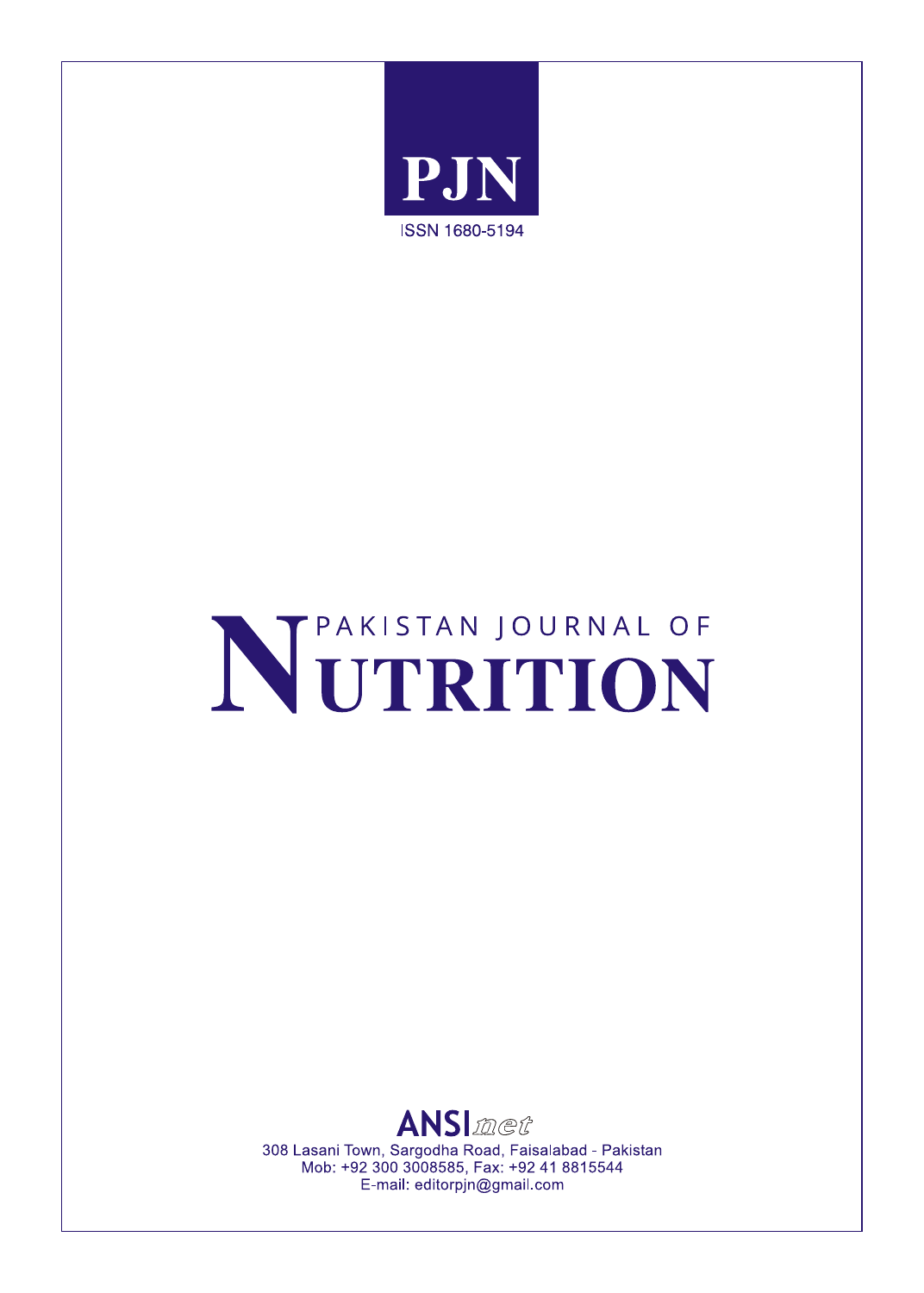#### **OPEN ACCESS Pakistan Journal of Nutrition**

ISSN 1680-5194 DOI: 10.3923/pjn.2017.84.89



# **Research Article Evaluation of Pineapple [***Ananas comosus* **(L.) Merr] Waste Fermented Using Different Local Microorganism Solutions as Poultry Feed**

Adrizal, Yan Heryandi, Robi Amizar and Maria Endo Mahata

Faculty of Animal Science, University of Andalas, Kampus Limau Manis, Padang, Indonesia

### **Abstract**

Background and Objective: The utilization of pineapple waste as poultry feed is limited due to the high crude fiber and water contents and the low protein content. The crude fiber content in pineapple waste can be reduced by simple fermentation using local, naturally beneficial microorganism solutions, particularly cellulolytic microorganisms. Local microorganisms can be obtained from rice waste, bamboo sprouts, banana corms, mixed fruit waste and mixed vegetable waste. Thus, this study evaluated the nutrient content of pineapple waste, particularly crude fiber content, using submerged fermentation and different local microorganism solutions from rice waste, bamboo sprouts, banana corms, mixed fruit waste and mixed vegetable waste. Materials and Methods: This experiment was performed in a completely randomized design with two factors. The first factor was different local microorganism solutions and the second factor was the fermentation duration (1, 2 and 3 weeks). Each treatment was replicated twice. Total water, dry matter, crude protein, crude fiber, soluble protein and total sugar contents, as well as the cellulase activity were measured. Results: The results showed an association (p<0.05) between the different local microorganism solutions and the fermentation durations on the crude fiber, total sugar and soluble protein contents of the pineapple waste fermentation product. Cellulose activity in pineapple waste was significantly affected by the different local microorganism solutions and the fermentation duration and the different local microorganism solutions significantly affected the crude protein, water and dry matter contents (p<0.05). **Conclusion:** Higher total water and lower total dry matter contents of the pineapple waste fermentation product were detected using the local microorganism solution from bamboo sprouts and a higher total crude protein content were detected using the local microorganism solutions from rice waste, bamboo sprouts, mixed fruit waste and mixed vegetable waste, further a lower total crude fiber content was detected using the local microorganism solution from bamboo sprouts with a fermentation duration of 1, 2 and 3 weeks. A higher total sugar content was detected using the local microorganism solution from rice waste and a higher soluble protein content was detected using the local microorganism solution from rice waste with a fermentation duration of 1 week, using that from mixed fruit waste with a fermentation duration of 2 weeks and using that from bamboo sprouts with a fermentation duration of 3 weeks. A higher cellulase activity during pineapple waste fermentation was detected using the mixed local microorganism solutions from vegetable and mixed fruit waste. The local microorganism solution from bamboo sprouts and a fermentation duration of 1 week was the best combination for lowering the crude fiber content of pineapple waste.

Key words: Pineapple waste, local microorganism solution, pineapple waste nutrient, crude fiber, poultry feed

Received: September 24, 2016 **Accepted: November 30, 2016** Published: January 15, 2017

Citation: Adrizal, Yan Heryandi, Robi Amizar and Maria Endo Mahata, 2017. Evaluation of pineapple [Ananas comosus (L.) Merr] waste fermented using different local microorganism solutions as poultry feed. Pak. J. Nutr., 16: 84-89.

Corresponding Author: Maria Endo Mahata, Faculty of Animal Science, University of Andalas, Kampus Limau Manis, Padang, Indonesia Tel/Fax: + 62 (751) 71464

Copyright: © 2017 Adrizal et al. This is an open access article distributed under the terms of the creative commons attribution License, which permits unrestricted use, distribution and reproduction in any medium, provided the original author and source are credited.

Competing Interest: The authors have declared that no competing interest exists.

Data Availability: All relevant data are within the paper and its supporting information files.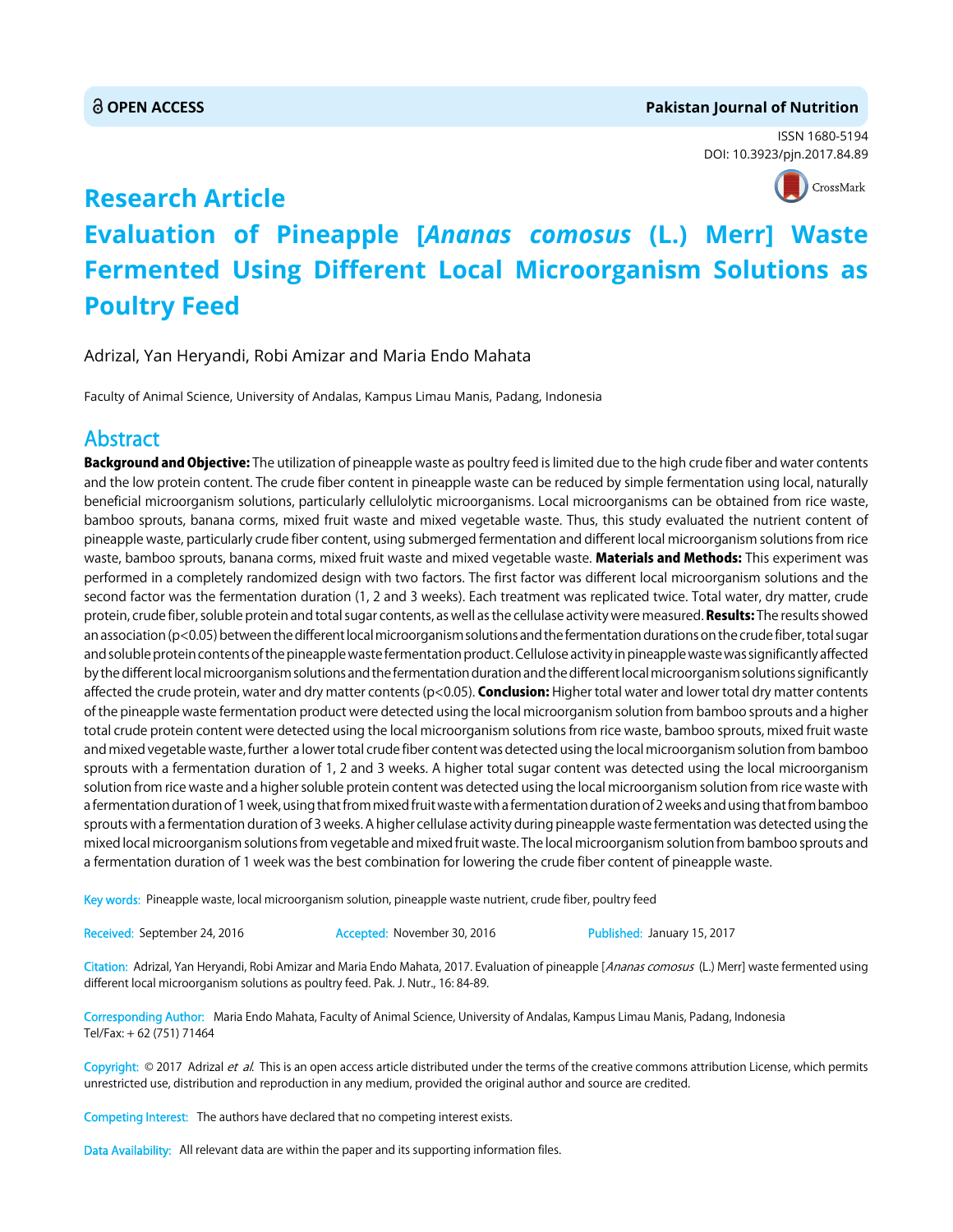#### INTRODUCTION

The high cost of imported feed, such as corn, soybean meal and fish meal is a significant problem faced by Indonesian poultry farmers as the price of corn feed has reached<sup>1</sup> IDR 7000 kg<sup>-1</sup>. Therefore, poultry feed must be diversified to maintain the nutritional quality and reduce the use of imported feed.

Feed nutrients can be diversified by utilizing and processing agro-industrial waste. Our previous studies have shown that up to 20% of a juice waste mixture can be used in a broiler diet, that the nutrient quality of the juice waste mixture could be improved after 30 min of incubation in an autoclave and that as much as 40% of the juice waste mixture could be used in a broiler diet<sup> $2-4$ </sup>. Indonesia is the world's largest pineapple exporter and Sumatra Island and Java (Subang area) are the main pineapple [Ananas comosus (L.) Merr] producing areas. Pineapple production in Indonesia is increasing continuously, 399,299 t of pineapples were produced in 2000 and 1,540,626 t were produced<sup>5</sup> in 2011. Lampung province is the largest pineapple producer in Sumatra Island because of the PT Great Giant Pineapple processing factory. This factory is housed next to a 32,000 ha pineapple plantation and pineapples are processed into various products, including canned pineapple. Nearly 40% of pineapples become waste after processing, which is a problem if it is allowed to accumulate. Puspitarini<sup>6</sup> reported, that the PT Great Giant Pineapple factory produces 424 t of pineapple skin waste daily. Pineapple waste contains 14.22% dry matter, 81.90% organic matter, 8.10% ash, 0.56% nitrogen, 3.50% crude protein, 3.49% crude lipid and 4,481.2 kcal kg $^{-1}$ of gross energy<sup>7</sup>. Nurhayati<sup>8</sup> revealed that pineapple skin waste contains 16.7% crude fiber content. Pineapple skin is rich in vitamin C and bromelain, which hydrolyzes protein. The structure of bromelain makes it resistant to stomach acid, so up to 40% is absorbed in the digestive tract<sup>9</sup>. Bromelain also reduces cholesterol levels as blood plasma cholesterol, triglyceride and chylomicron levels decrease in rats after they consume pineapple juice<sup>10</sup>. Supplementing a Leghorn laying hen (age, 75 weeks) diet with synthetic bromelain reduces serum levels of low-density lipoprotein and very low-density lipoprotein<sup>9</sup>. Though the cholesterol-lowering mechanism of bromelin has not been revealed, the enzyme may break the cholesterol plaque off the wall of blood vessels to improve blood circulation<sup>11</sup>. Study on the use of pineapple waste in animal feed has been previously reported by several investigators. Sumerhayati and Setyawati<sup>12</sup> determined that pineapple waste improves the quality of tuna waste fish

as poultry feed. Ningrum<sup>13</sup> reported the effect of utilizing pineapple skin waste on the performance and digestibility of dry and organic matter in New Zealand rabbits. Furthermore, Makinde et al.<sup>14</sup> found that a mixture of pineapple skin and sorghum waste can be used as animal feed. Nurhayati<sup>8</sup> reported that supplementing yoghurt and pineapple waste in the broiler ration was improves performance of broiler. Nastiti et al.<sup>15</sup> fermented pineapple skin waste using cellulolytic bacteria Actinobacillus sp., ML, which reduced the crude fiber content and increased the crude protein content.

The main problem when utilizing pineapple waste as poultry feed is the high crude fiber and water contents but the low protein content. Therefore, pineapple waste must be processed to enhance the nutritional quality before it is used in poultry feed. The crude fiber content in pineapple waste can be reduced by simple fermentation using local microorganisms. Local microorganisms are the dominant microbial population in a region/location, species differ among area/locations due to climatic effects (differences in temperature and humidity). Local microorganisms can be obtained by fermenting mixed vegetable or mixed fruit waste and adding easily digestible carbohydrates as a carbon source for the microbes. The fermentation process produces a solution that contains a mixture of naturally occurring, beneficial microorganisms, particularly cellulolytic microorganisms, which are the decomposers found in an agriculture field and use it to produce compost. The results of previous studies on formulae of local microorganisms have been reported and several types of local microorganisms are known in agriculture, such as tapai, rice, bamboo shoot, vegetable and snail local microorganisms<sup>16</sup>. However, few studies have investigated the roles of local microorganisms in poultry feed processing such as their ability to produce cellulose to degrade crude fiber. No study has reported on fermenting pineapple waste as a reliable alternative to poultry feed to reduce the egg and carcass cholesterol content in broilers.

#### MATERIALS AND METHODS

Pineapple waste: Fresh pineapple waste was obtained from a local market in Padang city, West Sumatra province, Indonesia and was brought to our laboratory for the experiment.

## Preparation of the local microorganism solution from rice

waste: Local microorganism solutions were prepared from rice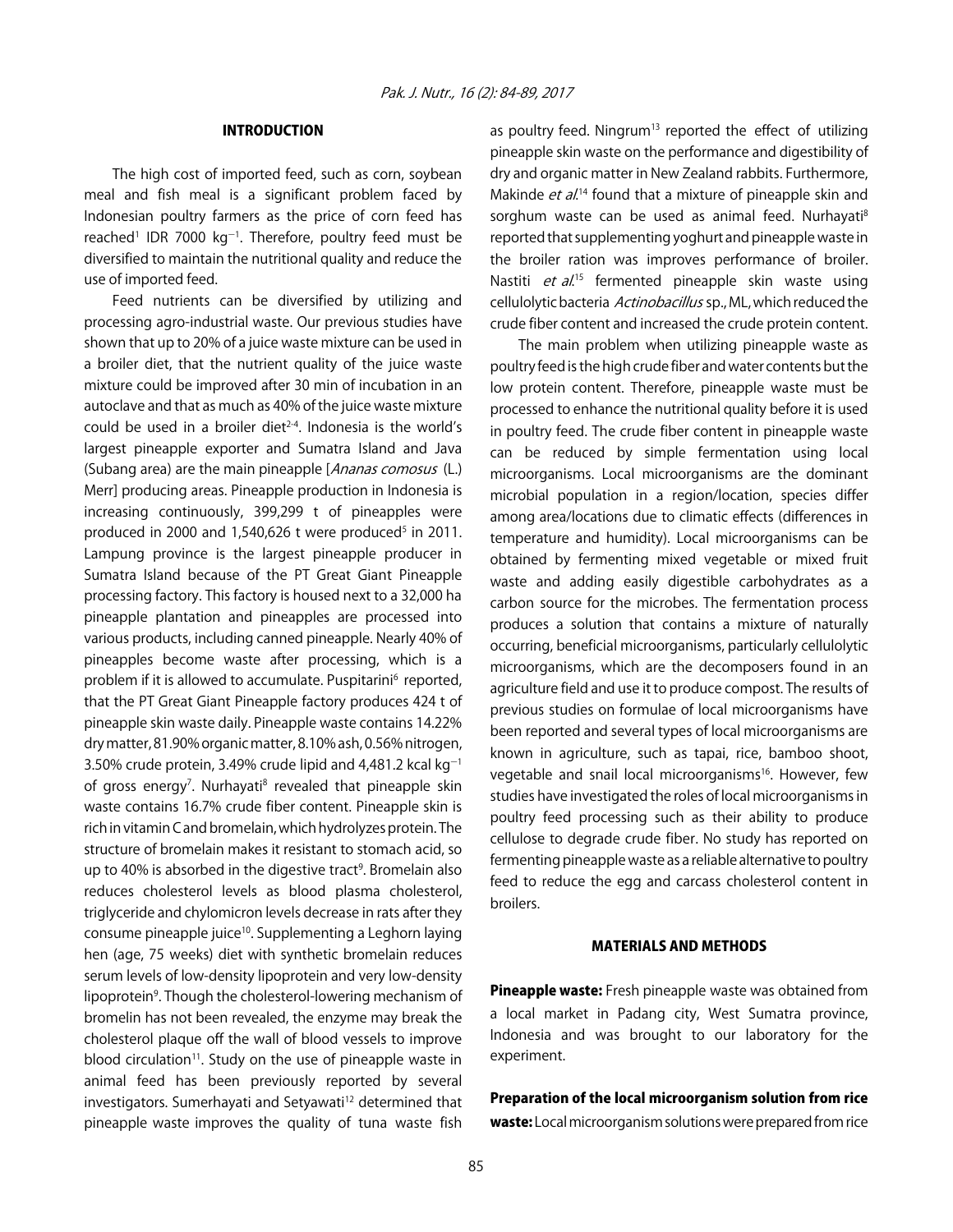#### Pak. J. Nutr., 16 (2): 84-89, 2017

waste by adding 500 g rice waste, 1 L fresh water and 70 g sugar to a plastic bowl and fermenting the mixture for 1 week. Fermentation was stopped by separating the solution by centrifugation. The resulting solution was used for pineapple waste fermentation (https://agroklinik.wordpress. com/produk/kumpulan-tentang-mol/).

Preparation of the local microorganism solution from bamboo sprouts: Bamboo sprouts (1000 g) were chopped into cubes and placed in a plastic bowl with 3 L water from washing the rice and 200 g brown sugar and this was fermented for 15 days. Fermentation was stopped by separating the solution by centrifugation. The resulting solution was used for pineapple waste fermentation (method from http://www.gerbangpertanian.com/2012/05/membuatmol-rebung-bambu.html).

Preparation of the local microorganism solution from **banana corms:** Banana corms (1000 g) were chopped into cubes and 2 L water from washing the rice and 200 g brown sugar were added to a plastic bowl and fermented for 15 days. Fermentation was stopped by separating the solution by centrifugation. The resulting solution was used for pineapple waste fermentation (method from https://www.youtube.com/ watch?v=0WDiS-Juh1E).

Preparation of the local microorganism solution from mixed fruit waste: Avocado, pineapple, banana, papaya, watermelon, guava and mango waste (2 kg of each) were chopped and mixed in a plastic bowl with 2 L coconut water and 200 g brown sugar and was fermented for 15 days. Fermentation was stopped by separating the solution by centrifugation. The resulting solution was used for pineapple waste fermentation (method from https://agroklinik.word press.com/produk/kumpulan-tentang-mol/).

Preparation of the local microorganism solution from mixed vegetable waste: Radish, horseradish mustard, kale and spinach waste (10 kg of each) were chopped and placed in a plastic bowl with 5% NaCl and 10 L water from washing the rice and was fermented for 3 weeks. Fermentation was stopped by separating the solution by centrifugation. Two percent brown sugar solution was added. The resulting solution contained microorganisms for pineapple waste fermentation (method from https://isroi.com/2013/05/14/ mol-dari-limbah-sayuran/).

**Experimental design:** The experiment was performed in a two-factor, completely randomized design. The first factor was the different local microorganism solutions and the second factor was the fermentation duration (1, 2 and 3 weeks). Each treatment was replicated twice.

Pineapple waste fermentation: Pineapple waste was fermented for 1, 2 and 3 weeks by mixing 500 g fresh pineapple waste with 1 L of each of the different local microorganism solutions.

Variables: Total water, total dry matter, total crude protein, total crude fiber, total sugar and soluble protein contents, as well as cellulose activity were measured.

**Data analysis:** Data were statistically analyzed by analysis of variance. Differences among treatments were determined using Duncan's multiple range test<sup>17</sup>.

#### RESULTS

**Effect on total water content:** The total water content of the pineapple waste fermentation product was not affected by the association between the different local microorganism solutions and the fermentation durations but it was significantly affected (p<0.05) by the different local microorganism solutions (Table 1).

**Effect on total dry matter content:** The total dry matter content of the pineapple waste fermentation product did not vary based on the association between the different local microorganism solutions and the fermentation durations, however, the different local microorganism solutions significantly affected the total dry matter content (p<0.05, Table 2).

| Table 1: Total water content of the pineapple waste fermentation product (%) |
|------------------------------------------------------------------------------|
| Fermentation duration (weeks)                                                |

| Local microorganism   |       |               |       |                     |
|-----------------------|-------|---------------|-------|---------------------|
| solutions             |       | $\mathcal{P}$ | 3     | Means               |
| Rice waste            | 83.83 | 81.11         | 81.88 | 82.27 <sup>c</sup>  |
| Bamboo sprout         | 85.71 | 86.34         | 86.97 | 86.34 <sup>A</sup>  |
| Banana corm           | 83.19 | 83.04         | 82.70 | 82.98 <sup>BC</sup> |
| Mixed fruit waste     | 85.16 | 82.85         | 85.07 | $84.36^{B}$         |
| Mixed vegetable waste | 78.94 | 79.50         | 78.88 | 79.10 <sup>p</sup>  |
| Means                 | 83.36 | 82.57         | 83.10 | 83.01               |
| <b>SEM</b>            | 1.29  |               |       |                     |

A-DMeans with different superscript at the same columns are significantly different (p<0.05), SEM: Standard error of the mean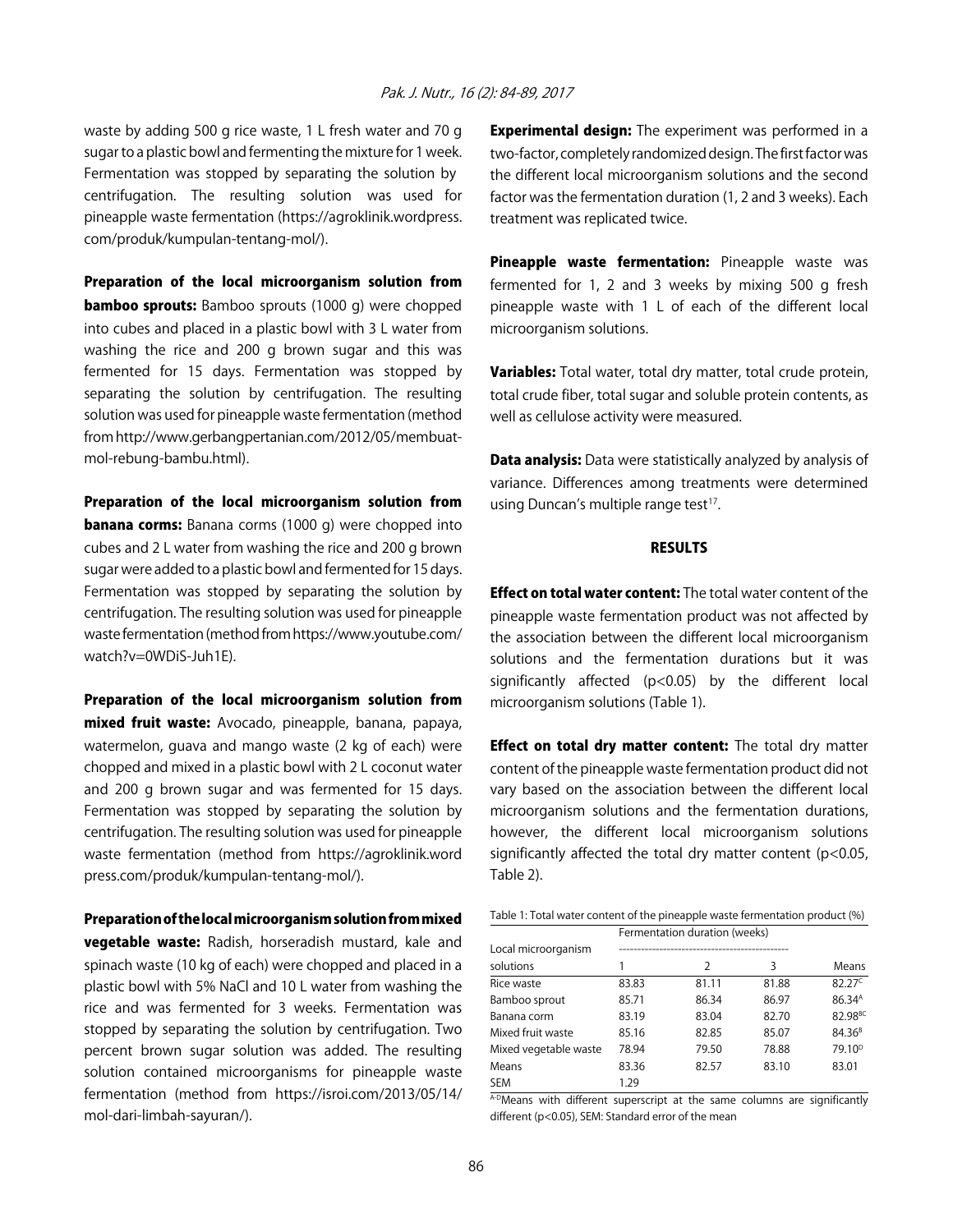Table 2: Total dry matter content of the pineapple waste fermentation product (%)

|                       | Fermentation duration (weeks) |       |       |                    |
|-----------------------|-------------------------------|-------|-------|--------------------|
| Local microorganism   |                               |       |       |                    |
| solutions             |                               | 2     | 3     | Means              |
| Rice waste            | 16.17                         | 18.90 | 18.12 | 17.73 <sup>B</sup> |
| Bamboo sprout         | 14.29                         | 13.66 | 13.04 | $13.66^{D}$        |
| Banana corm           | 16.81                         | 16.96 | 17.31 | $17.03^{BC}$       |
| Mixed fruit waste     | 14.85                         | 17.15 | 14.94 | $15.64^c$          |
| Mixed vegetable waste | 21.07                         | 20.51 | 21.13 | 20.90 <sup>A</sup> |
| Means                 | 16.64                         | 17.43 | 16.90 | 16.99              |
| <b>SEM</b>            | 1.29                          |       |       |                    |

A-DMeans with different superscript at the same columns are significantly different (p<0.05), SEM: Standard error of the mean

Table 3: Total crude protein content of the pineapple waste fermentation product (%)

|                       | Fermentation duration (weeks) |               |      |                   |
|-----------------------|-------------------------------|---------------|------|-------------------|
| Local microorganism   |                               |               |      |                   |
| solutions             |                               | $\mathcal{P}$ | 3    | Means             |
| Rice waste            | 4.66                          | 4.52          | 5.28 | 4.82 <sup>A</sup> |
| Bamboo sprout         | 3.95                          | 4.36          | 4.84 | 4.38 <sup>A</sup> |
| Banana corm           | 2.82                          | 3.04          | 3.88 | $3.24^{B}$        |
| Mixed fruit waste     | 4.31                          | 5.55          | 3.68 | 4.51 <sup>A</sup> |
| Mixed vegetable waste | 5.15                          | 5.22          | 5.05 | 5.14 <sup>A</sup> |
| Means                 | 4.17                          | 4.54          | 4.54 | 4.42              |
| <b>SEM</b>            | 0.45                          |               |      |                   |

A,BMeans with different superscript at the same columns are significantly different (p<0.05), SEM: Standard error of the mean

Table 4: Total crude fiber content of the pineapple waste fermentation product (%)

|                                  | Fermentation duration (weeks) |                      |                     |                    |
|----------------------------------|-------------------------------|----------------------|---------------------|--------------------|
| Local microorganism<br>solutions |                               |                      |                     |                    |
|                                  |                               | $\mathcal{P}$        | 3                   | Means              |
| Rice waste                       | 18.71 def                     | 21.93c               | 20.88 <sup>cd</sup> | $20.51^{B}$        |
| Bamboo sprout                    | $17.16^{fg}$                  | 17.77 <sup>efg</sup> | 16.38 <sup>9</sup>  | $17.10^{D}$        |
| Banana corm                      | 25.11 <sup>b</sup>            | 22.19c               | 28.74 <sup>a</sup>  | 25.34 <sup>A</sup> |
| Mixed fruit waste                | 18.93def                      | 21.56c               | 22.14c              | $20.87^{B}$        |
| Mixed vegetable waste            | 18.42 <sup>efg</sup>          | 17.69efg             | 1995 <sub>cde</sub> | 18.68 <sup>c</sup> |
| Means                            | $19.66^{B}$                   | $20.23^{B}$          | 21.61 <sup>A</sup>  | 20.50              |
| <b>SEM</b>                       | 0.95                          |                      |                     |                    |

a-gMeans with different superscript at the same columns and rows are significantly different ( $p$ <0.05), A-DMeans with different superscript at the same columns and rows are significantly different (p<0.05), SEM: Standard error of the mean

Effect on total crude protein content: The total crude protein content was not affected by the association between the different local microorganism solutions and the fermentation durations but the fermentation durations significantly affected the total crude protein content (p<0.05, Table 3).

**Effect on total crude fiber content:** All local microorganism solutions and fermentation durations significantly affected the total crude fiber content (p<0.05, Table 4).

**Effect on total sugar content:** The association between the different microorganism solutions and the fermentation

Table 5: Total sugar content of the pineapple waste fermentation product (ppm)

|                                  | Fermentation duration (weeks) |                     |                     |                     |
|----------------------------------|-------------------------------|---------------------|---------------------|---------------------|
| Local microorganism<br>solutions |                               | $\mathcal{P}$       | 3                   | Means               |
| Rice waste                       | 436.27bc                      | 452.81 <sup>a</sup> | 392.61 <sup>e</sup> | 427.23A             |
| Bamboo sprout                    | 448.24 <sup>a</sup>           | 443.59ab            | 345.719             | $412.51^c$          |
| Banana corm                      | 449.30 <sup>a</sup>           | 447.34 <sup>a</sup> | 361.30 <sup>f</sup> | 419.31 <sup>B</sup> |
| Mixed fruit waste                | 449.23 <sup>a</sup>           | 361.55 <sup>f</sup> | 430.64c             | 413.80 <sup>c</sup> |
| Mixed vegetable waste            | 447.89 <sup>a</sup>           | 289.62h             | 408.81 <sup>d</sup> | 382.10 <sup>D</sup> |
| Means                            | 446.18 <sup>A</sup>           | 398.98 <sup>B</sup> | 387.81 <sup>c</sup> | 410.99              |
| SEM                              | 15.86                         |                     |                     |                     |

a-hMeans with different superscript at the same columns and rows are significantly different (p<0.05),  $A-D$ Means with different superscript at the same columns and rows are significantly different (p<0.05), SEM: Standard error of the mean

Table 6: Soluble protein content of the pineapple waste fermentation product (ppm)

|                       | Fermentation duration (weeks) |                     |                     |                      |
|-----------------------|-------------------------------|---------------------|---------------------|----------------------|
| Local microorganism   |                               |                     |                     |                      |
| solutions             |                               | $\mathcal{P}$       | 3                   | Means                |
| Rice waste            | 258.19 <sup>a</sup>           | 242 97cde           | 246.89bc            | 249.35 <sup>A</sup>  |
| Bamboo sprout         | 200.49 <sup>i</sup>           | 234.57fg            | 259.57 <sup>a</sup> | 231.54 <sup>BC</sup> |
| Banana corm           | 222.43h                       | 237.79ef            | 242.25cde           | 234.15 <sup>B</sup>  |
| Mixed fruit waste     | 244.04 <sup>cd</sup>          | 259.75 <sup>a</sup> | 250.83 <sup>b</sup> | 251.54 <sup>A</sup>  |
| Mixed vegetable waste | 229.759                       | 238.34def           | 223.15h             | 230.41 <sup>c</sup>  |
| Means                 | 230.98 <sup>B</sup>           | 242.68 <sup>A</sup> | 244.54 <sup>A</sup> | 239.40               |
| <b>SEM</b>            | 7.04                          |                     |                     |                      |

a-iMeans with different superscript at the same columns and rows are significantly different ( $p$ <0.05), A-DMeans with different superscript at the same columns and rows are significantly different (p<0.05), SEM: Standard error of the mean

durations significantly affected the total sugar content (p<0.05). All local microorganism solutions and fermentation durations significantly affected the total sugar content (p<0.05, Table 5).

**Effect on soluble protein content:** The interaction between the different microorganism solutions and the fermentation durations significantly affected the total soluble protein content (p<0.05). All local microorganism solutions and fermentation durations significantly affected the total soluble protein content (p<0.05, Table 6).

**Effect on cellulase activity:** The interaction between the different microorganism solutions and the fermentation durations significantly affected the cellulase activity (p<0.05). All local microorganism solutions and fermentation durations significantly affected the cellulase activity (p<0.05, Table 7).

#### **DISCUSSION**

In this experiment, the highest total water content in the pineapple waste fermentation product was obtained using the local microorganism solution from bamboo sprouts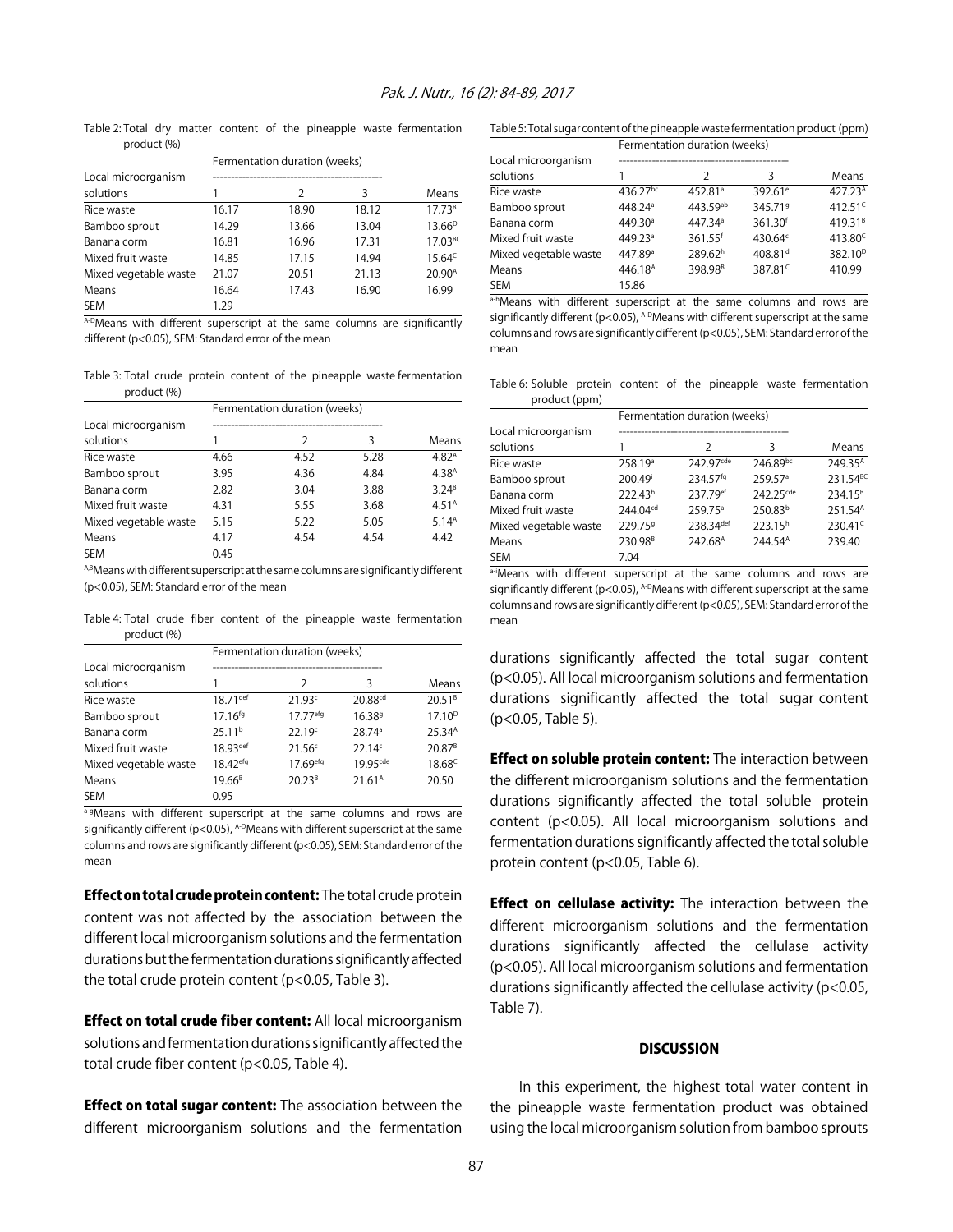Table 7: Cellulase activity during pineapple waste fermentation (U mL $^{-1}$ )

|                       | Fermentation duration (weeks) |                    |                   |                   |
|-----------------------|-------------------------------|--------------------|-------------------|-------------------|
| Local microorganism   |                               |                    |                   |                   |
| solutions             | 1                             | $\mathcal{P}$      | 3                 | Means             |
| Rice waste            | 1.39ef                        | 1.21fg             | 2.16 <sup>b</sup> | 1.59A             |
| Bamboo sprout         | 1.35 <sup>ef</sup>            | 0.98hi             | $1.55$ de         | 1.29 <sup>B</sup> |
| Banana corm           | $0.83^{i}$                    | 1.11 <sup>gh</sup> | 1.49de            | 1.14 <sup>c</sup> |
| Mixed fruit waste     | 0.95 <sup>hi</sup>            | 1.76c              | 2.31ab            | 1.67 <sup>A</sup> |
| Mixed vegetable waste | 0.91hi                        | 1.68 <sup>cd</sup> | 2.47a             | 1.69 <sup>A</sup> |
| Means                 | 1.08 <sup>c</sup>             | $1.35^{B}$         | 1.99A             | 1.47              |
| <b>SEM</b>            | 0.01                          |                    |                   |                   |

a<sup>-i</sup>Means with different superscript at the same columns and rows are significantly different ( $p$ <0.05), A-DMeans with different superscript at the same columns and rows are significantly different (p<0.05), SEM: Standard error of the mean

and the lowest occurred using the local microorganism solution from mixed vegetable waste, indicating that the microorganisms from bamboo sprouts more completely degraded pineapple waste than those from the other local microorganism solutions. The total crude protein content in the pineapple waste fermentation product was higher when pineapple waste was fermented by the local microorganism solutions from rice waste, bamboo sprouts, mixed fruit waste and mixed vegetable waste, whereas the lowest crude protein content occurred when the local microorganism solution from banana corms were used. The highest crude protein content in the pineapple waste fermentation product was predicted to be from the accumulation of microbial biomass and the extracellular enzymes produced by the microorganisms during fermentation, besides that also from non-protein nitrogen (NPN) from the plant as the material of local microorganism solution. Many studies have consistently demonstrated that plants are generally rich in NPN compounds, which are relatively high in amount in leaves and fruits<sup>14,18-22</sup>. The crude protein content in the pineapple waste fermentation product in this experiment was 5.14%, which is much higher than that reported by Ginting et al.<sup>7</sup>. The highest soluble protein content was found in pineapple waste fermented for 1 week by the local microorganism solution from rice, that from mixed fruits fermented for 2 weeks and that from bamboo sprouts fermented for 3 weeks. Soluble proteins are easily digested and absorbed in the gastrointestinal tract. The lowest crude fiber content in the pineapple waste fermentation product was found in different local microorganism solutions with different fermentation durations. The local microorganism solutions from rice waste fermented for 1 week, from bamboo sprouts fermented for 1, 2 and 3 weeks, from mixed fruit waste fermented for 1 week and from mixed vegetable waste fermented for 1, 2 and 3 weeks had the same ability to the lower crude fiber content in the pineapple waste fermentation product. The local microorganism solution from

bamboo sprouts was the most effective in the lowering crude fiber content after a fermentation duration of 1 week. According to Maspary<sup>23</sup>, Azotobacter occurs in bamboo sprouts. Ahmad *et al.*<sup>24</sup> reported that *Azotobacter* has low-tomoderate cellulolytic activity. The degradation of the crude fiber in pineapple waste produced sugar and the highest total sugar content was found in pineapple waste fermented with the local microorganism solutions from rice, bamboo sprouts, banana corms, mixed fruit waste and mixed vegetable waste for 1 week and also with the local microorganism solutions from bamboo sprouts and banana corms after 2 weeks. This result is associated with a higher crude fiber degradation rate of these microorganisms.

#### **CONCLUSION**

The association of local microorganism solutions from bamboo sprouts with a fermentation duration of 1 week was the best combination for lowering the crude fiber content of pineapple waste.

#### SIGNIFICANCE STATEMENT

This study is about utilizing pineapple waste through simple fermentation using different local microorganism solutions. Pineapple waste utilization as poultry feed is limited due the high crude fiber and water contents and the low protein content. Pineapple waste can be reduced by simple fermentation using local microorganisms.

#### ACKNOWLEDGMENTS

This study was performed as "Hibah Klaster Riset Guru Besar" project (contract No. 24/XIV/UNAND-2016, 16 May, 2016). We appreciate the Rector of Andalas University who provided us the opportunity and financial support to perform this research. We also thank to the Research Institutions and Community Service of Andalas University, which facilitated this research.

#### **REFERENCES**

- 1. Idris, M., 2016. Harga jagung tembus Rp 7.000/Kg, siapa yang nikmati? Detik Finance, September, 2016. http://finance. detik.com/berita-ekonomi-bisnis/d-3129584/harga-jagungtembus-rp-7000kg-siapa-yang-nikmati
- 2. Rizal, Y., M.E. Mahata, M. Andriani and G. Wu, 2010. Utilization of juice wastes as corn replacement in the broiler diet. Int. J. Poult. Sci., 9: 886-889.